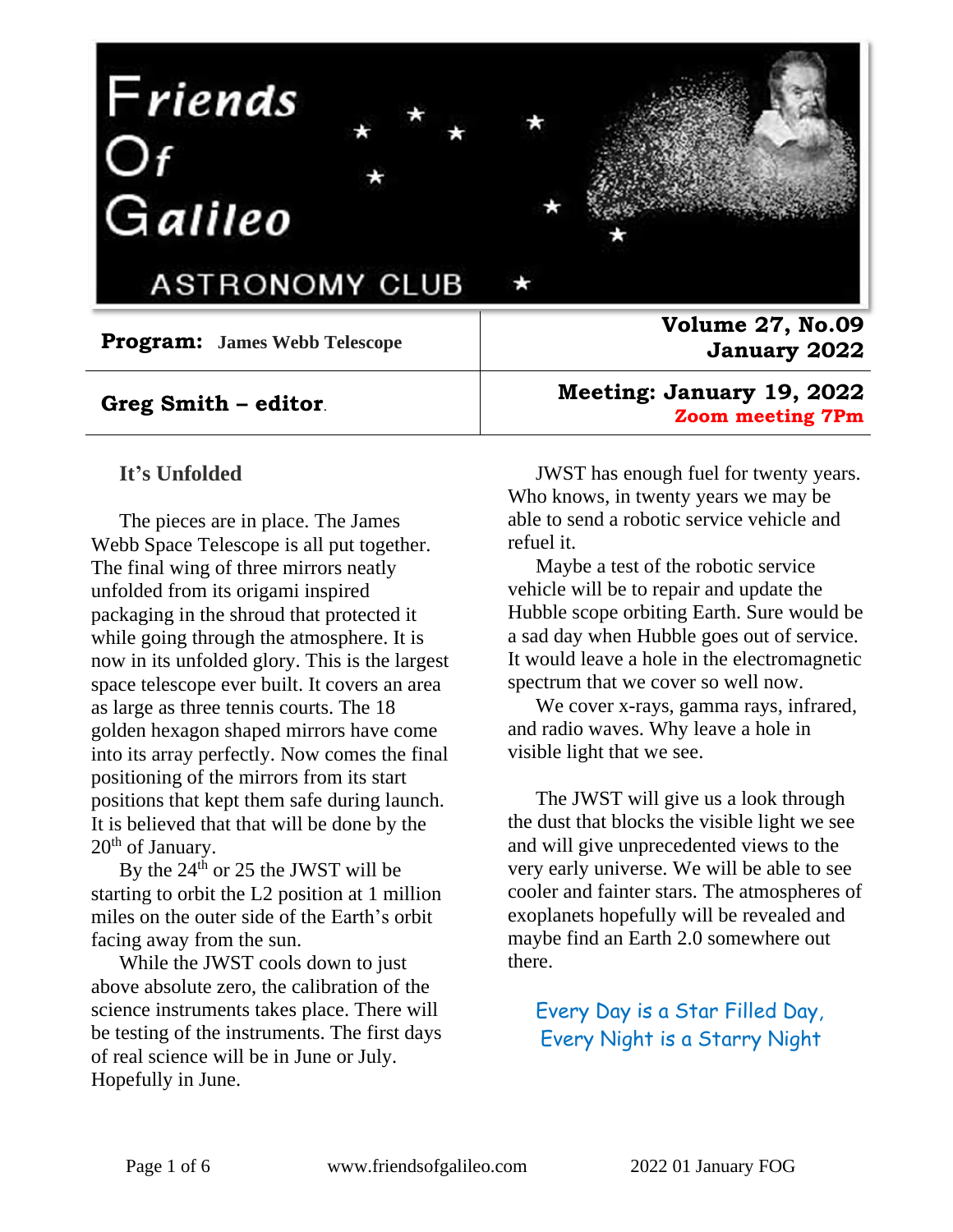

# **Yes, there is really 'diamond rain' on Uranus and Neptune.**

By Paul Sutter – Space.com

The ice giants Uranus and Neptune don't get nearly enough press; all the attention goes to their larger siblings, mighty Jupiter and magnificent Saturn.

At first glance, Uranus and Neptune are just bland, boring balls of uninteresting molecules. But hiding beneath the outer layers of those worlds, there may be something spectacular: a constant rain of diamonds.

"ice giants" may conjure the image of a Tolkien-esque creature, but it's the name astronomers use to categorize the outermost planets of the solar system, Uranus and Neptune.

Confusingly, though, the name has nothing to do with ice in the sense you would normally recognize it — as in, say, ice cubes in your drink. The distinction comes from what these planets are made of. The gas giants of the system, Jupiter and Saturn, are made almost entirely of gas: hydrogen and helium. It's through the rapid accretion of those elements that these huge planets managed to swell to their current size.

In contrast, Uranus and Neptune are made mostly of water, ammonia, and methane. Astronomers commonly call these molecules "ices," but there really isn't a good reason for it, except that when the planets first formed, those elements were likely in solid form.

#### **Into the (not so) icy depths**

Deep beneath the green or blue cloud tops of Uranus and Neptune, there's a lot of water, ammonia, and methane. But these ice giants likely have rocky cores surrounded by elements that are probably compressed into exotic quantum states. At some point, that quantum weirdness transitions into a super-pressurized "soup" that generally thins out the closer you get to the surface.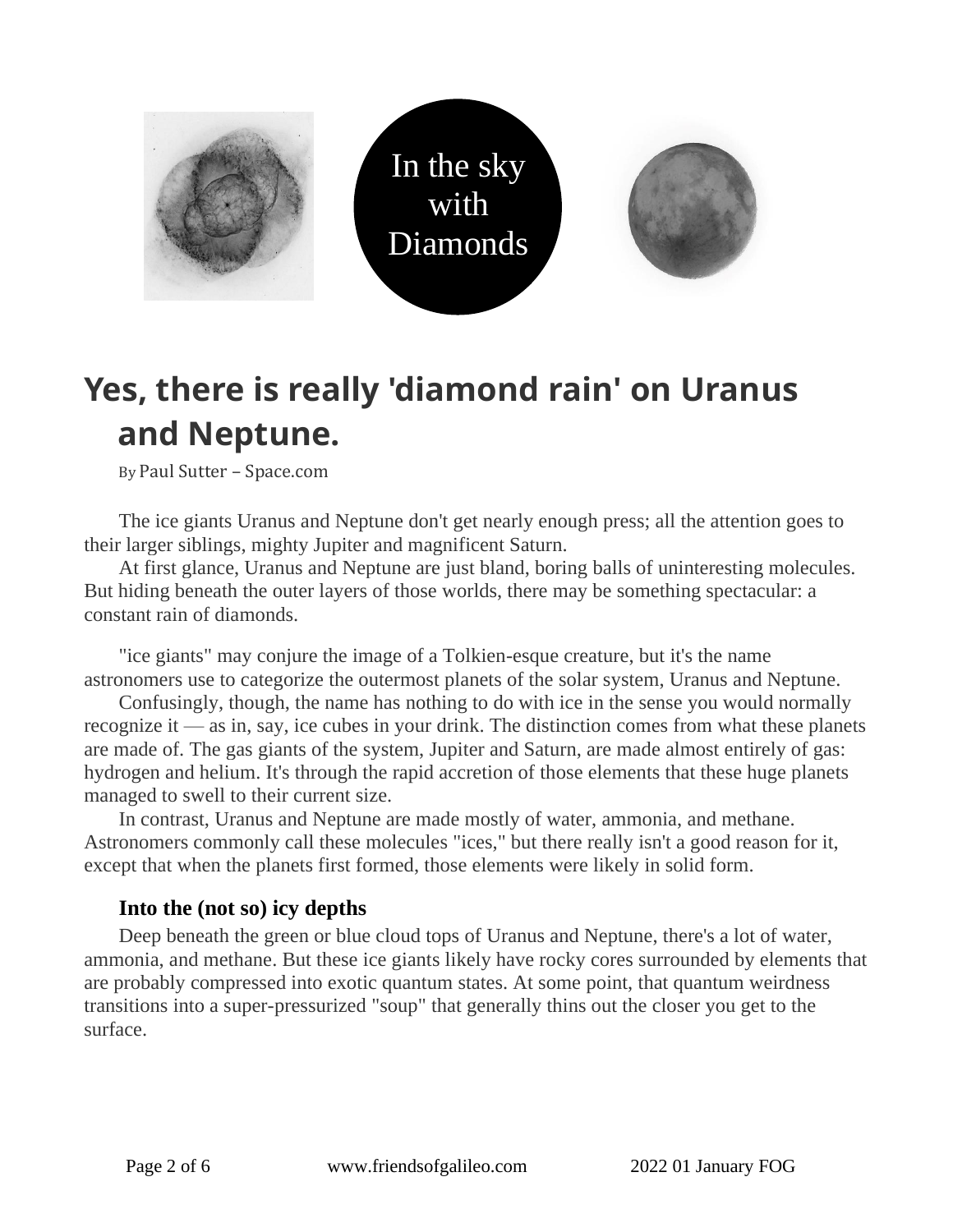But truth be told, we don't know a lot about the interiors of the ice giants. The last time we got close-up data of those two worlds was three decades ago, when Voyager 2 whizzed by in its historic mission.

Since then, Jupiter and Saturn have played host to multiple orbiting probes, yet our views of Uranus and Neptune have been limited to telescope observations.

To try to understand what's inside those planets, astronomers and planetary scientists have to take that meager data and combine it with laboratory experiments that try to replicate the conditions of those planets' interiors. Plus, they use some good old-fashioned math — a lot of it. Mathematical modeling helps astronomers understand what's happening in a given situation based on limited data.

And it's through that combination of mathematical modeling and laboratory experiments that we realized Uranus and Neptune might have so-called diamond rain.

#### **It's Raining Diamonds**

The idea of diamond rain was first proposed before the Voyager 2 mission which launched in 1977. The reasoning was pretty simple: We know what Uranus and Neptune are made of, and we know that stuff gets hotter and denser the deeper into a planet you go. The mathematical modeling helps fill in the details, like that the innermost regions of the mantles of these planets likely have temperatures somewhere around 7,000 kelvins (12,140 degrees Fahrenheit, or 6,727 degrees Celsius) and pressures 6 million times that of Earth's atmosphere.

Those same models tell us that the outermost layers of the mantles are somewhat cooler — 2,000 K (3,140 F or 1,727 C — and somewhat less intensely pressurized (200,000 times Earth's atmospheric pressure). And so, it's natural to ask: What happens to water, ammonia and methane at those kinds of temperatures and pressures?

With methane, in particular, the intense pressures can break the molecule apart, releasing the carbon. The carbon then finds its brethren, forming long chains. The long chains then squeeze together to form crystalline patterns like diamonds.

The dense diamond formations then drop through the layers of the mantle until it gets too hot, where they vaporize and float back up and repeat the cycle — hence the term "diamond rain."

#### **Lab-grown diamonds**

The best way to validate this idea would be to send a spacecraft to Uranus or Neptune. That won't be an option anytime soon, so we have to go with the second-best way: laboratory experiments.

On Earth, we can shoot powerful lasers at targets to very briefly replicate the temperatures and pressures found inside the ice giants. One experiment with polystyrene (aka Styrofoam) was able to make nano-sized diamonds. No, Uranus and Neptune don't contain vast quantities of polystyrene, but the plastic was much easier than methane to handle in the laboratory and, presumably, behaves very similarly.

Also, Uranus and Neptune can keep up those pressures for a lot longer than a laboratory laser, so the diamonds could presumably grow to be a lot larger than nano-sized.

Page 3 of 6 www.friendsofgalileo.com 2022 01 January FOG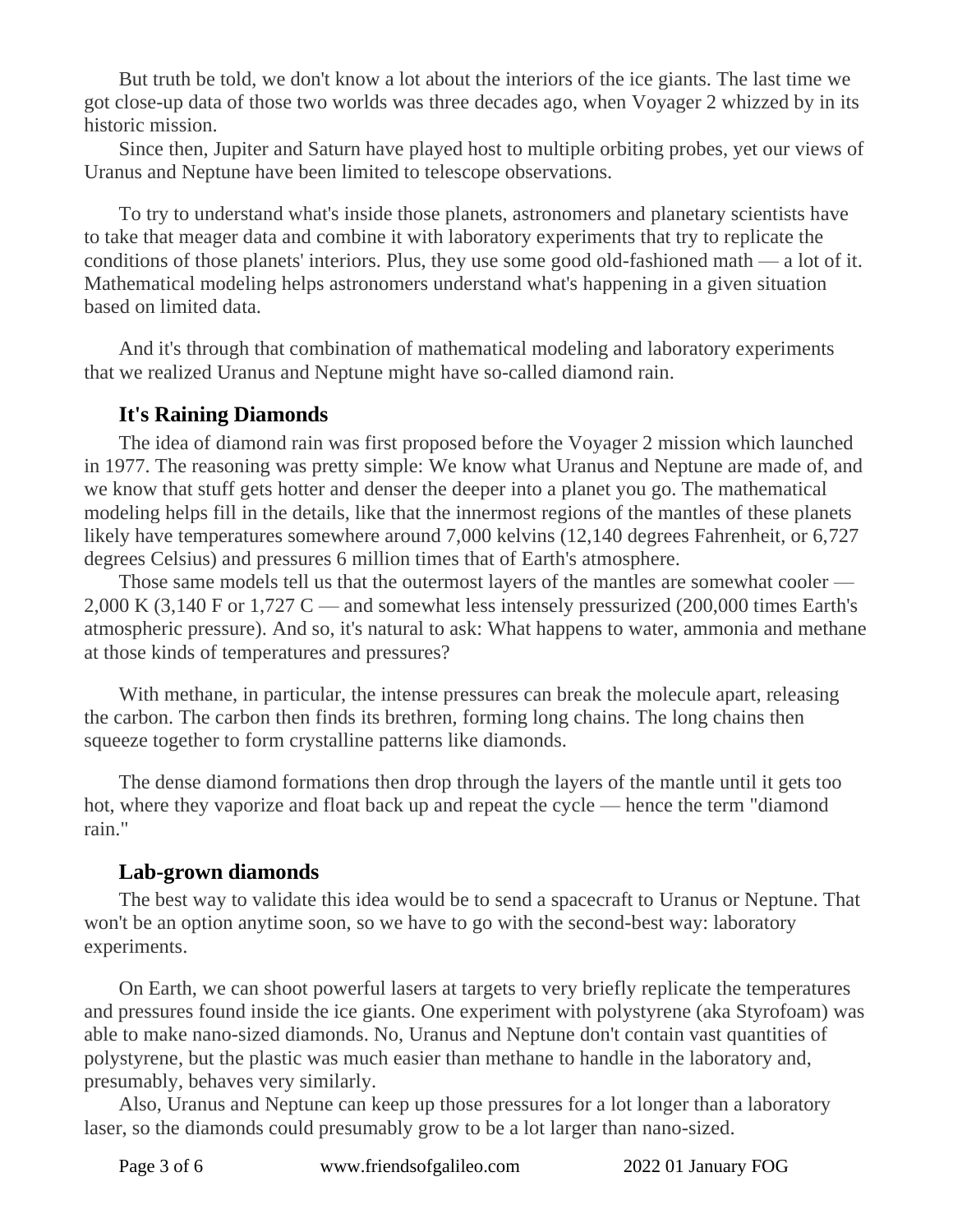The end result? Based on everything we know about the composition of the ice giants, their internal structures, results from laboratory experiments and our mathematical modeling, diamond rain is a very real thing.

### **Minutes of the December Meeting**

The FoG December meeting was switched to the Christmas Potluck and White Elephant Gift Exchange at Gruber's beautifully decorated home with Diana and Ted hosting on Sunday afternoon Dec. 5th. Those attending included: Steve & Steph Foster, Becky Kent, Steve & Karen Powell, Sue Piper, Hakkaya Suttlin, and Mark & Karen Thorson. In lieu of the business meeting and Sky Report, we distributed "The Astronomer's Christmas Wish List for Toys and Books". Greg Smith prepared that list for our program; but unfortunately, was absent because of illness. We did not discuss pending plans for the Solstice Lantern Walk at Lake Sacajawea scheduled 12/18/2021. Everyone enjoyed the delicious food with Gruber's hospitality, the gift exchange, and our comradery. Please see some selected photos that I emailed to Greg.

The January 19th, 2022, FoG meeting will be via Zoom because of RAL policy and COVID precautions (hosted by Mark). The January astronomy program will be presented by Steve Powell discussing the "J.W. Space Telescope" (with Mark's AV sharing).



#### **January 2022 Meeting**

DATE: **Wednesday January 19, 2022**

TIME **7 pm**

PLACE: **Zoom** , at your own home.

PROGRAM: **The James Webb Space Telescope**. Steve Powel presenting.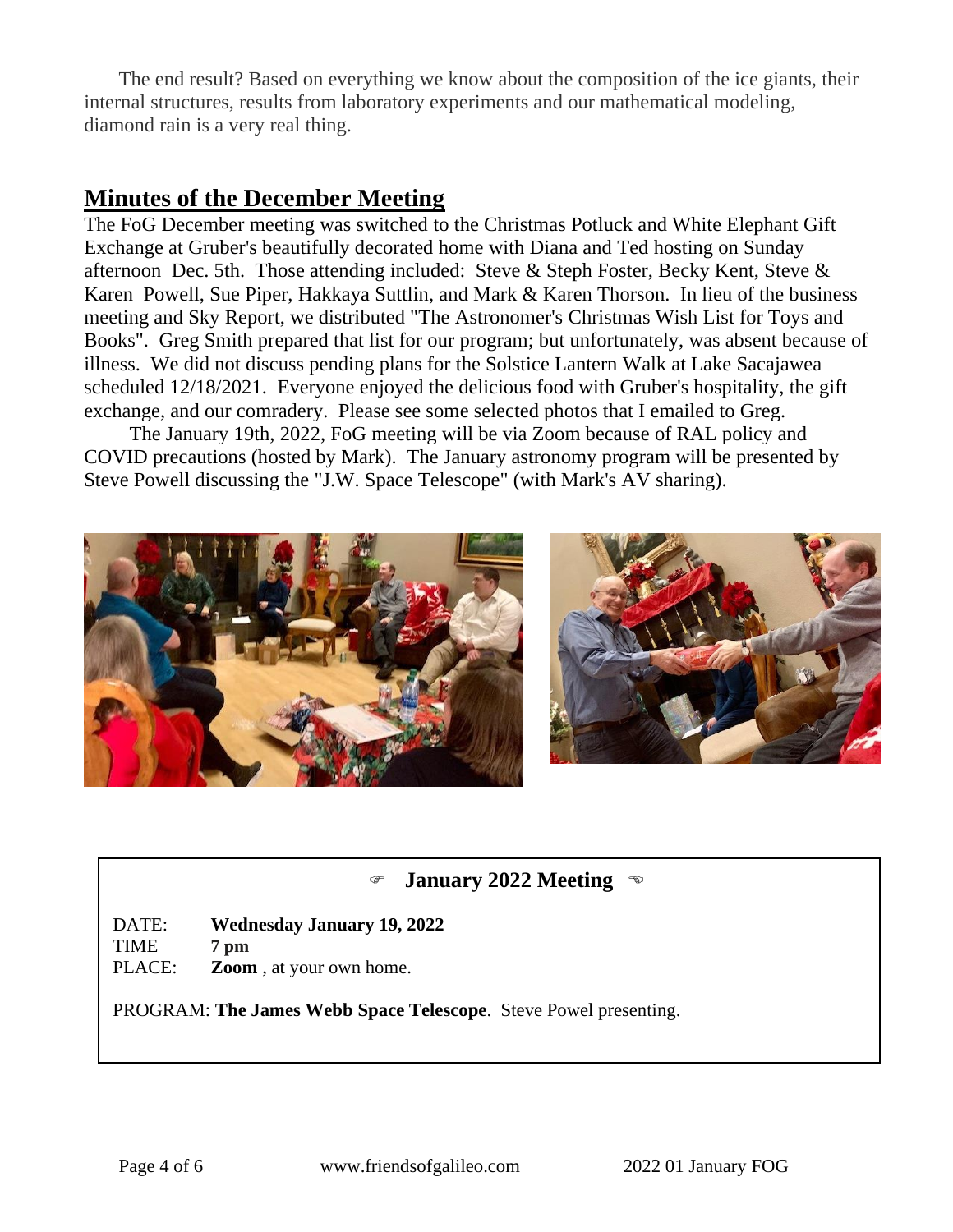**The Star Report** is posted on the clubs website: 1. It is listed in the blog portion of the website.

#### **Moon Phases:**

**Full: - Jan. 17, Mon** *03:51 PM* **3 rd Qtr***. :***Jan. 25, Tue** *05:42 AM* **New: Jan. 31, Mon** *09:49 PM*

**1 st Qtr***.* **Feb. 8, Tue** *05:51 AM* **Full****Feb. 16, Wed** *08:59 AM*

**End of twilight** - when the brightest stars start to come out.<br>Wed Nov 17 5:10pm **Sun Nov 28** 5:0 **Sun Nov 28** 5:02pm **Tue, Dec 14** 5:00pm